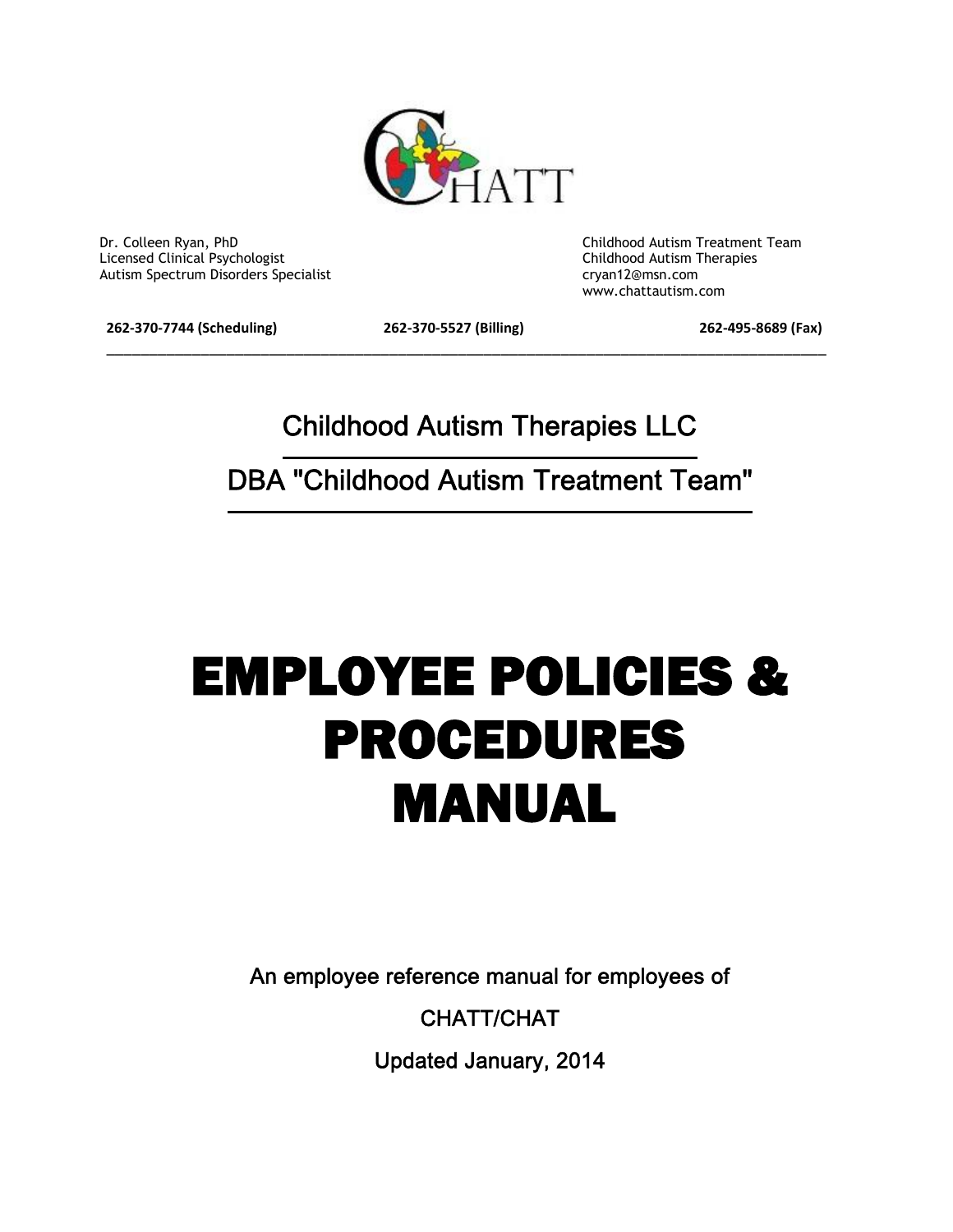# **Alcohol and Drug Use Policy**

It is our policy that all employees report to work free from the influence of alcohol or illegal drugs. Using, possessing, manufacturing, selling, or buying alcohol or illegal drugs during work time will result in automatic termination. CHATT reserves the right to terminate employment based on evidence of illegal drug use, even if that use occurs outside of work hours.

Families are not allowed to offer alcohol or other drugs to employees of CHAT/CHATT at anytime.

# **At-Will Employment Policy**

Employment in the State of Wisconsin is on an at-will basis which means that the employer/employee relationship may be terminated at any time by either party, with or without notice.

In order to ensure consistency of delivery of services to CHAT/CHATT clients, CHAT/CHATT requests employees provide adequate notice, to the extent possible, if they are terminating their position with CHAT/CHATT.

# **Attendance Policy**

All employees are expected to be at each client's home at the scheduled start time and begin working with the client immediately upon session start time. Employees are expected to stay for the entire length of session unless the Senior Autism Specialist and family have mutually agreed to a revised schedule.

Employees' are expected to work all of their scheduled sessions. If an employee is unable to report for their scheduled shift for any reason, the employee must contact the client to make them aware of the situation, as well as notify their Senior. In the event a session needs to be missed, employees are expected to contact other team members in an effort to find a replacement for the missed session. If an employee fails to properly notify the appropriate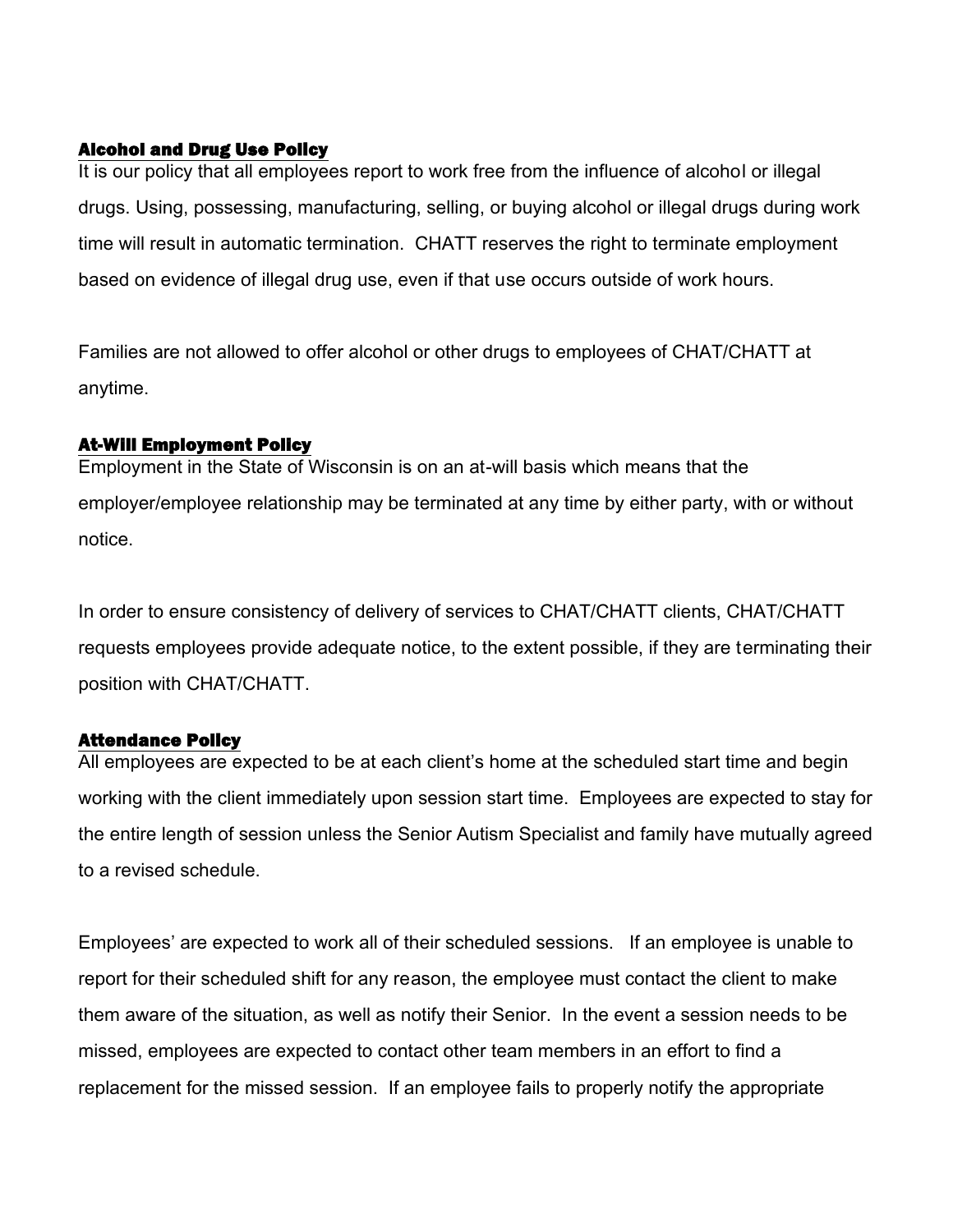parties regarding the absence, the absence will be considered a no-show and may result in corrective action, up to and including termination. All missed sessions should be documented on a missed session log kept in the binder.

Three missed sessions in one month requires a doctor's note to verify the reason and date for the absences. Failure to provide a doctor's excuse may result in corrective action, up to and including termination.

# **Background Checks**

In agreement with the State of Wisconsin, all employees are required to provide a current (within the past three years) background check upon hire and every four years (as stated in the Wisconsin Administrative Code HFS12) following. If employee doesn't have a current copy of their background check before beginning work, CHAT/CHATT will process a background check at employee expense of \$10 (subtracted from first paycheck). A copy of each background check will be kept in each employee's personnel file.

Failure to provide true and accurate information will result in immediate termination.

# **Boundaries**

Employees are expected to maintain professional boundaries with families at all times, including off work hours. Employees may not socialize with members of the clients' household outside of work hours. Employees may not conduct business transactions with members of the clients' household, nor loan or borrow money from members of the clients' household. Employees may not give gifts to or receive gifts from members of the clients' household. Employees should exercise care in the sharing of personal information with members of the clients' household. To maintain professional boundaries employees are not allowed provide childcare (with or without financial reimbursement) for a family for which they currently provide services.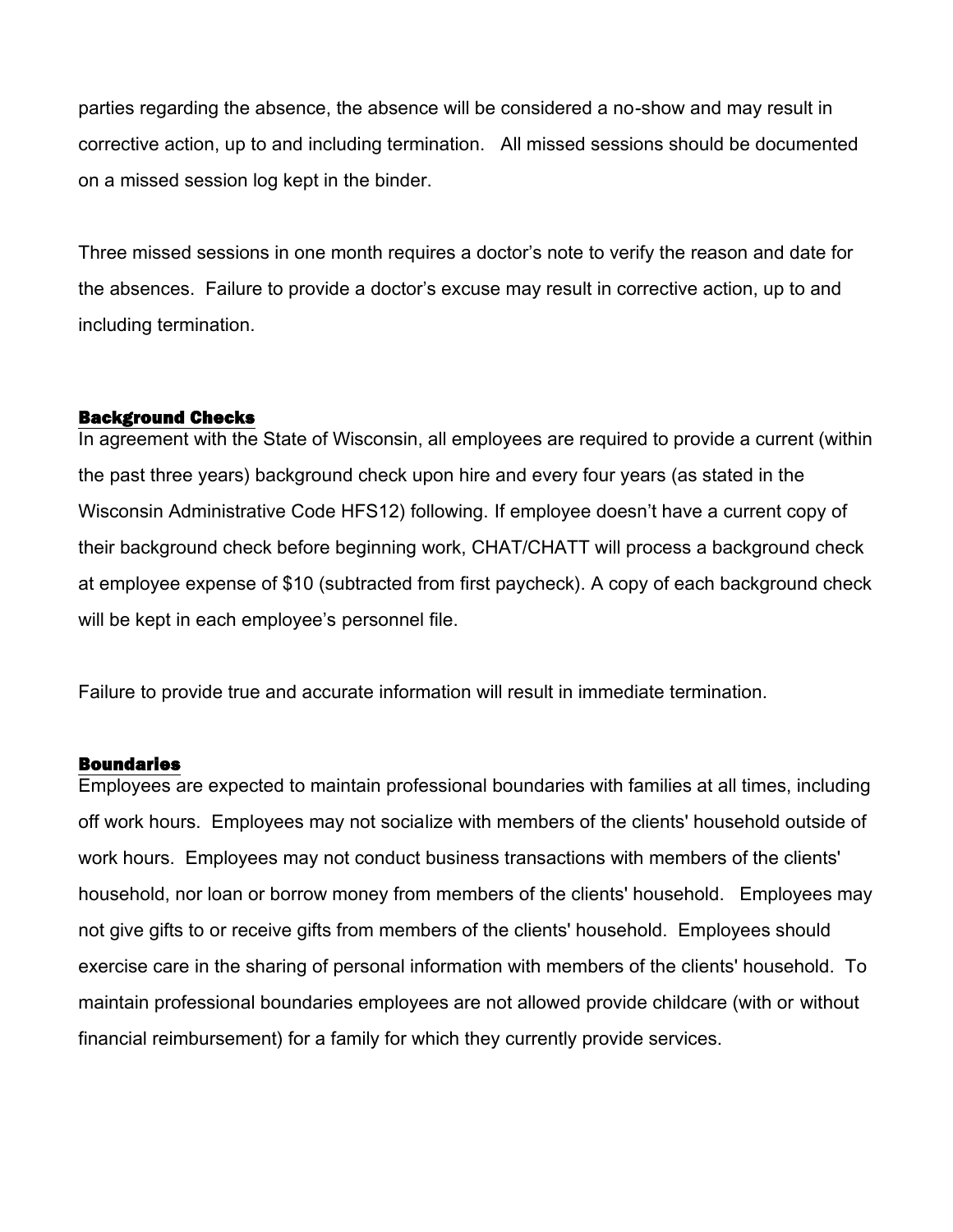# **Confidentiality**

CHAT/CHATT employees will consider their work and information obtained during the course of CHAT/CHATT employment confidential. Employees shall not access, review, discuss, alter or destroy client information except as necessary to fulfill CHAT/CHATT job responsibilities. Client information may be acquired verbally, or obtained in written or any other form.

# **Court/Legal Testimony**

CHAT/CHATT employees shall not take sides or participate in families legal battles, including divorce, child custody, school conflicts, or any other legal issue, nor respond as a legal witness or appear in court, *unless required by subpoena*. If subpoenaed, employee testimony provided must be limited to factual information. If asked for representation by a family member, employees should make this policy expressly clear to the family member(s), noting that they as employees can be terminated for voluntary participation in family legal conflicts.

# **Critical Incident Reporting** (See "Reporting").

# **Discipline and Performance Policy**

CHAT/CHATT considers the performance of its employees to be critical to the success of its clients. In the event that an employee's performance does not meet established CHAT/CHATT standards, CHAT/CHATT may put the employee on a performance correction plan, consisting of a verbal warning on first occurrence, followed by a written performance correction notice, and if not corrected, resulting in termination. In the event that an employee's actions place the client, or the client's relationship with CHAT/CHATT, in direct danger, CHAT/CHATT reserves the right to immediately terminate the employee.

# **Documentation**

All employees of CHAT/CHATT are required to clearly and specifically document every therapy session with each client. The therapist is responsible for collecting and recording data on all programs completed, writing a detailed session report (including specifics on behaviors, client gains, and client struggles) at the end of each session, and accurately signing in/signing out on timecards. All falsified documentation can be considered a felony.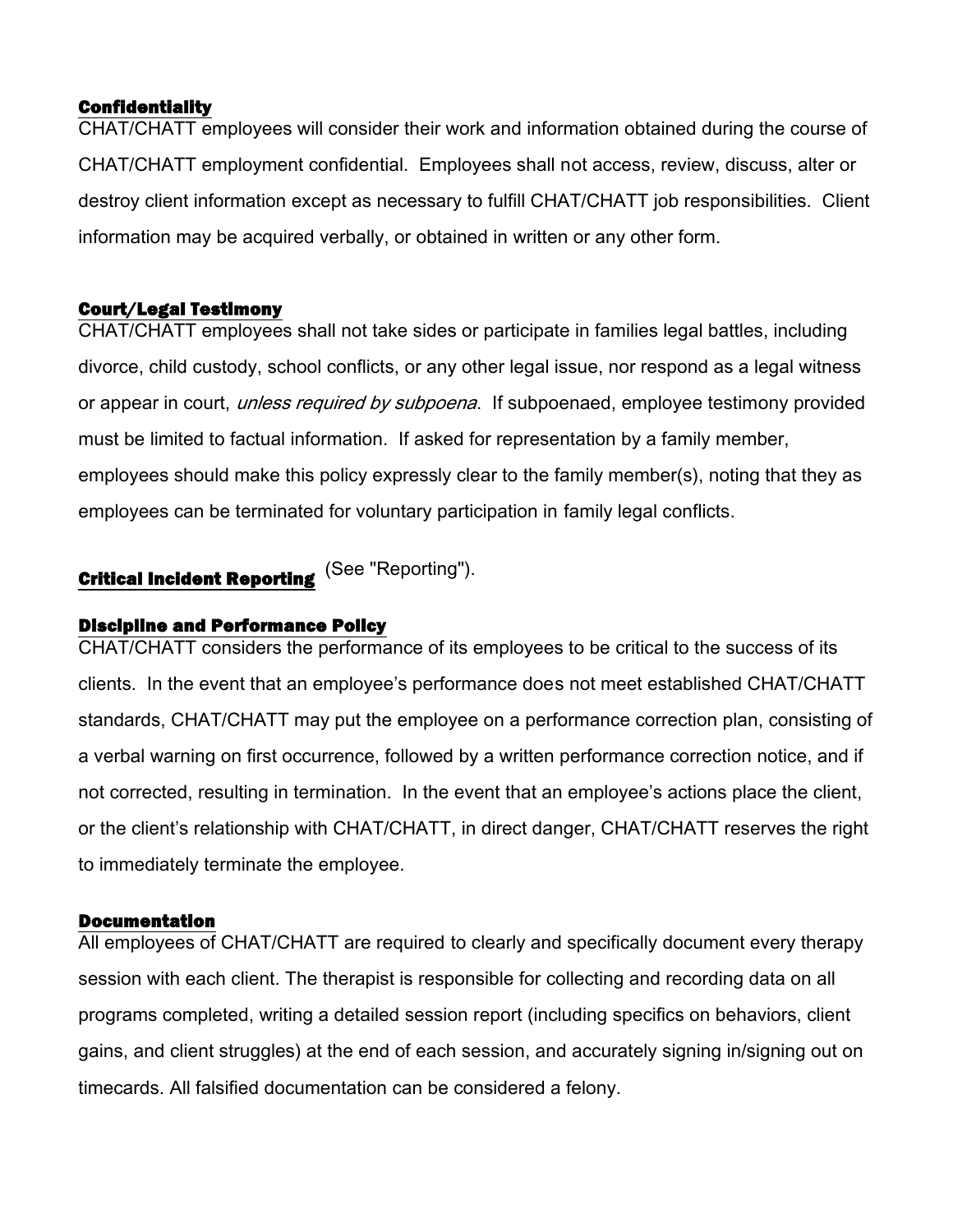All Senior Autism Specialists are required to collect and complete monthly timesheets at the end of each month. Senior Therapists are also required to complete a clear and detailed report every three months documenting all successes, challenges, changes for the past three months as well as specific goals for the following three months. Each three month report is due on the first day of the month it is required for submission. Three month reports are required to be signed by each client and the psychologist.

#### **Dress Code**

In all situations where the employee is representing CHAT/CHATT, whether a public environment or privately with a client, the employee is expected to adhere to a professional standard of dress. This includes, but is not limited to, maintaining a well-groomed appearance, and avoiding clothing that is in bad condition, contains holes, rips, stains, references to alcohol, tobacco, and/or drugs, is overly revealing, or otherwise provides an unprofessional impression of CHAT/CHATT.

#### **Equal Opportunity Employment**

Equal employment opportunity (EEO) is not only the law; it is also a core part of CHAT/CHATT's values. CHAT/CHATT is an equal opportunity employer and bases all employment decisions on an individual's performance, skills, and abilities.

It is our policy not to discriminate against any employee or applicant for employment because of race, color, sex, sexual orientation, religion, national origin, age, disability, veteran status, or any status protected by local, state, or federal law. This applies to all areas of employment such as recruitment, hiring, training, promotion, and terminations.

#### **Harassment**

CHAT/CHATT is committed to providing equal employment opportunities in a professional work environment. All CHAT/CHATT employees are entitled to work in an environment that is free from discrimination, harassment, hostility, and intimidation. In addition to the CHAT/CHATT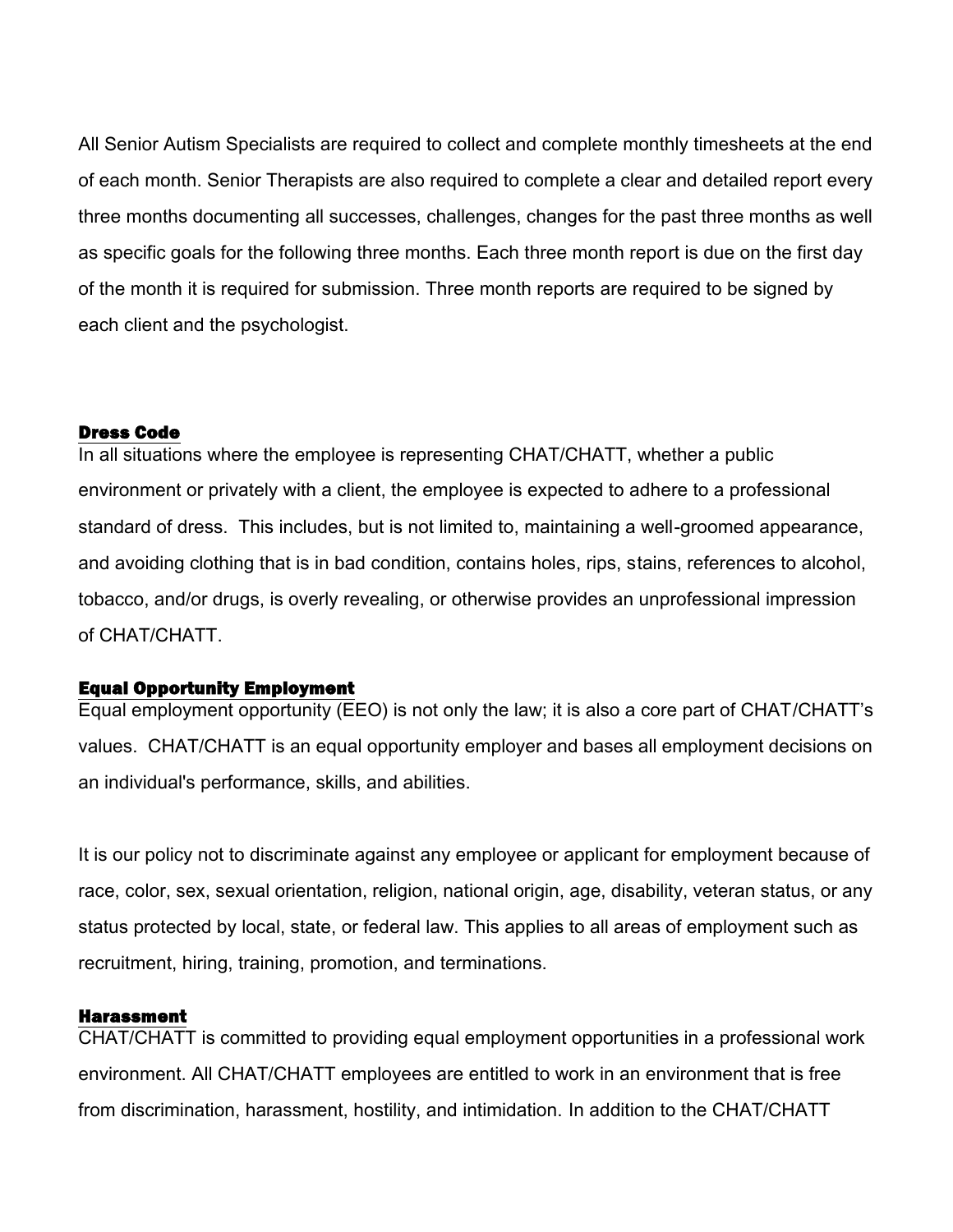Equal Employment Opportunity policy listed above, CHAT/CHATT takes harassment very seriously.

Harassment is unwelcome conduct that creates a hostile or offensive work environment and is based on characteristics such as gender, race, color, national origin, pregnancy, sexual orientation, age, religion, disability, veteran status, or any other characteristic protected by law.

Sexual harassment is unwelcome conduct of a *sexual nature* that would offend a reasonable person and interferes with an individual's work performance, or where an employee feels compelled to comply with a sexual or harassing request of a supervisor/client as part of continued employment, job betterment, or to avoid an adverse employment action.

Examples of conduct that could be harassing or discriminatory include, but are not limited to:

- Unwelcome physical contact
- Disparaging or derogatory comments
- The display or circulation of disparaging or derogatory pictures or other materials
- Disparaging or derogatory jokes and emails
- Leering, staring, or engaging in other unwelcome nonverbal behavior

#### **Illness**

To ensure the health and well-being of CHAT/CHATT employees and clients, CHAT/CHATT may restrict employees for work if they have contagious illnesses. Employees restricted from working can return to work only when they are free from symptoms for 24 hours.

In the event a CHAT/CHATT employee will be missing work sessions due to illness, they must follow the Attendance Policy listed above to ensure there are no gaps in services to clients.

**Incident Reporting** (See "Reporting").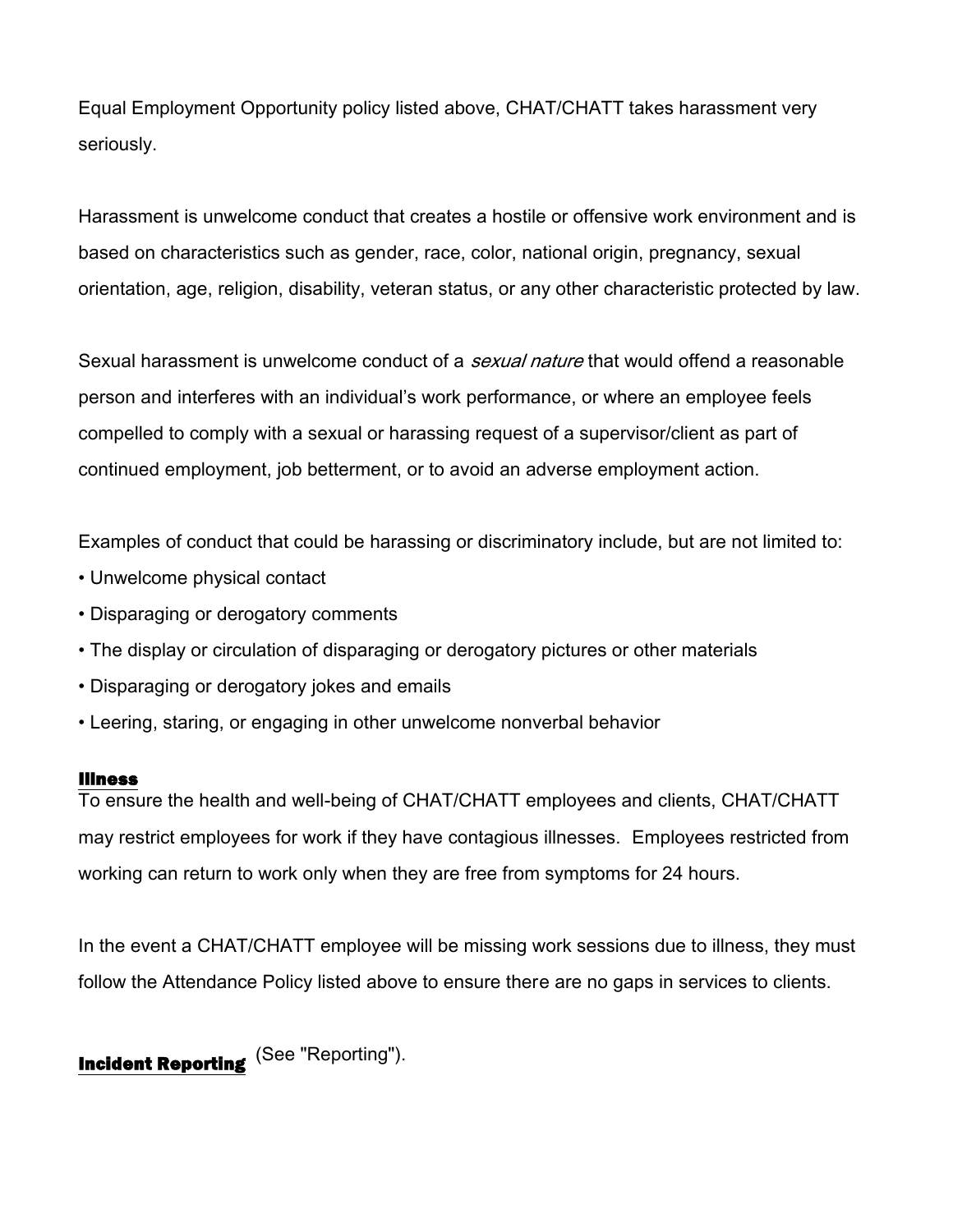# **Inclement Weather**

It is the policy of CHAT/CHATT that in the event of inclement weather conditions where travel may be hazardous, the therapist is not required to risk their safety to attend the scheduled session. The therapist is required to contact each client and supervisor to report their absence and required to make every effort to make up the missed hours within the same month.

# **Mandated Reporting** (See "Reporting")

# **Mileage/Travel**

CHATT mileage/partials travel reimbursements are as follows: •Line therapist travel is up to .5 hours/per day or individual session •Senior therapists are reimbursed actual travel time up to 1 hour per visit. •Psychologists are reimbursed actual travel time up to 2 hours per visit.

At this time, CHAT is reimbursing for travel in all circumstances (except for rare postintensive/ongoing child cases where limited budgets make it prohibitive). This is subject to change at any time, especially if the state DHS decides to no longer reimburse travel.

# **Observation of Therapy**

CHATT strongly encourages families to monitor therapy at all times. If they so desire, families are encouraged at any time to install visual cameras or monitors in rooms in which therapy takes place, or to install visual-and-audio monitoring with the consent of at least one of the CHATT employees engaged in therapy. (Wisconsin state law prohibits the audio recording of conversations without consent of at least one party). Employees should understand that they may be visually monitored at any time during work hours, and can be visual-and-audiomonitored as described above.

# **Personnel Records**

CHAT/CHATT shall maintain personnel records of all employees. Personnel files shall consist of all employment documents, including, but not limited to, employment applications, resume,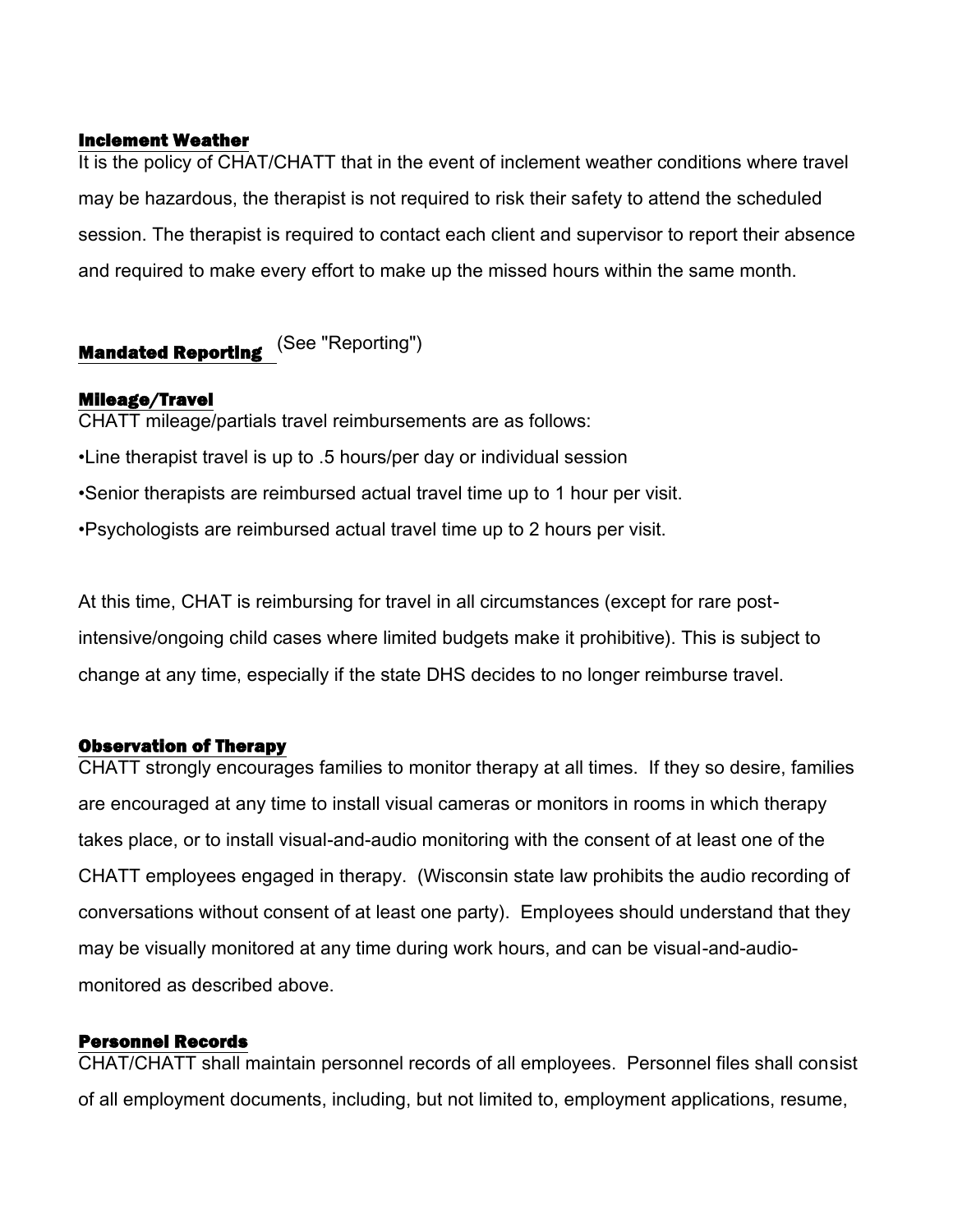background checks, performance evaluations, performance correction notices, and incident reports.

CHAT/CHATT will treat the information contained in an employee's personnel records as highly confidential, and will not share the information without prior consent to release the information from the employee.

With exception of reference check and confidential company documents, the employee shall have access to their personnel file by providing a request to CHAT/CHATT in advance, and paying a requires .25/page processing cost.

# **Reporting**

CHATT employees are subject to three types of reporting requirements: Incident Reporting (aka Critical Incident Reporting), Mandated Reporting, and Hospitalization/Arrest Reporting.

# **Incident Reporting**

CHAT/CHATT has established an incident reporting policy to outline the procedures and responsibilities related to reporting an accident, illness or incident which occurs during the course of a CHAT/CHATT employment session. It is everyone's responsibility to immediately report any accident, illness or incident.

If an incident occurs, (including but not limited to, injury to child, child escape, legal involvement, or parent drug/alcohol abuse) while working directly with the child, whether to a client or a CHAT/CHATT employee, immediately report the situation to your direct supervisor. If it is impossible for an employee to report the situation for any reason, the reporting of that situation should be done in an acceptable time frame, within 48 hours, and where possible witnesses should assist in reporting.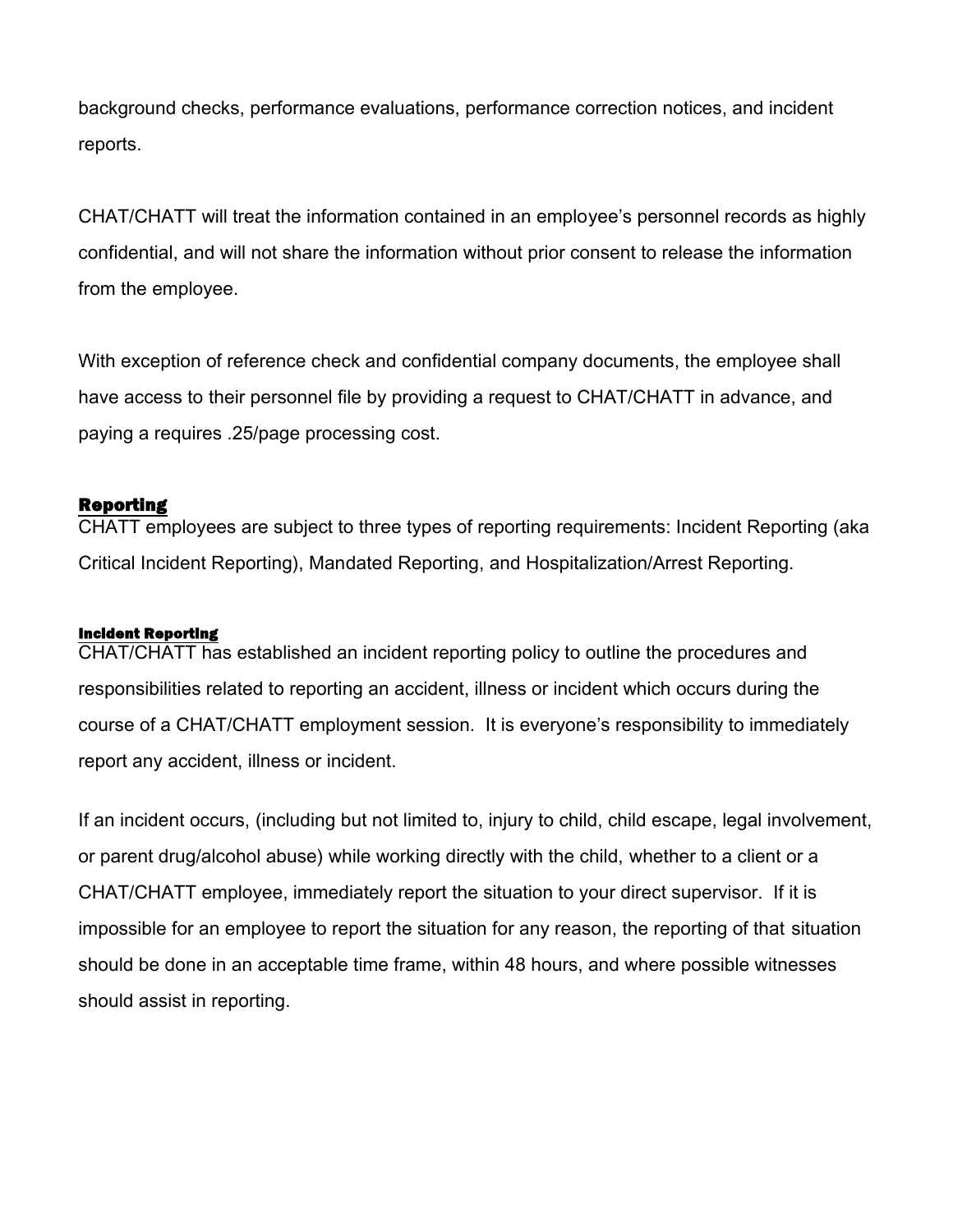If the incident is of a serious nature, or requires medical attention, immediately take measures to secure medical treatment before reporting the incident. In emergency situations, do not allow the injured party to transport themselves.

If the incident directly involves a CHAT/CHATT worker, it is the responsibility of the employee's direct supervisor to maintain contact with the injured worker and to ensure that the contact is recorded in the employee's file. CHATT Incident Report forms are available on the CHATT website Chattautism.com, from senior staff, or by contacting the business manager/admin.

### **Mandated Reporting**

All CHAT/CHATT employees are mandated reporters (under code s. 48.981(2)) and are required by law to report any suspected or threatened abuse or neglect. Employees are encouraged to discuss any incidents with Senior Staff, but reports must be made directly to the county child protective services hotline by the person who observes or suspects the abuse.

#### **Hospitalization/Arrest Reporting**

CHAT/CHATT must report to the appropriate county service coordinator or waiver contact when a child is hospitalized or otherwise medically treated, whether the treatment occurs inside or outside of therapy time. Likewise, CHAT/CHATT must report to the appropriate county service coordinator or waiver contact when a child is arrested or otherwise undergoes legal action, whether the event occurs inside or outside of therapy time. CHATT line staff should contact their immediate supervisor, who will alert the Director.

# **Restraint Policy**

Employees are not permitted to seclude or restrain children, with the policy of seclusion and restraint being defined by the most recent Wisconsin DHS Guidelines and Requirements for the use of Restrictive Measures.

# **Sign-In**